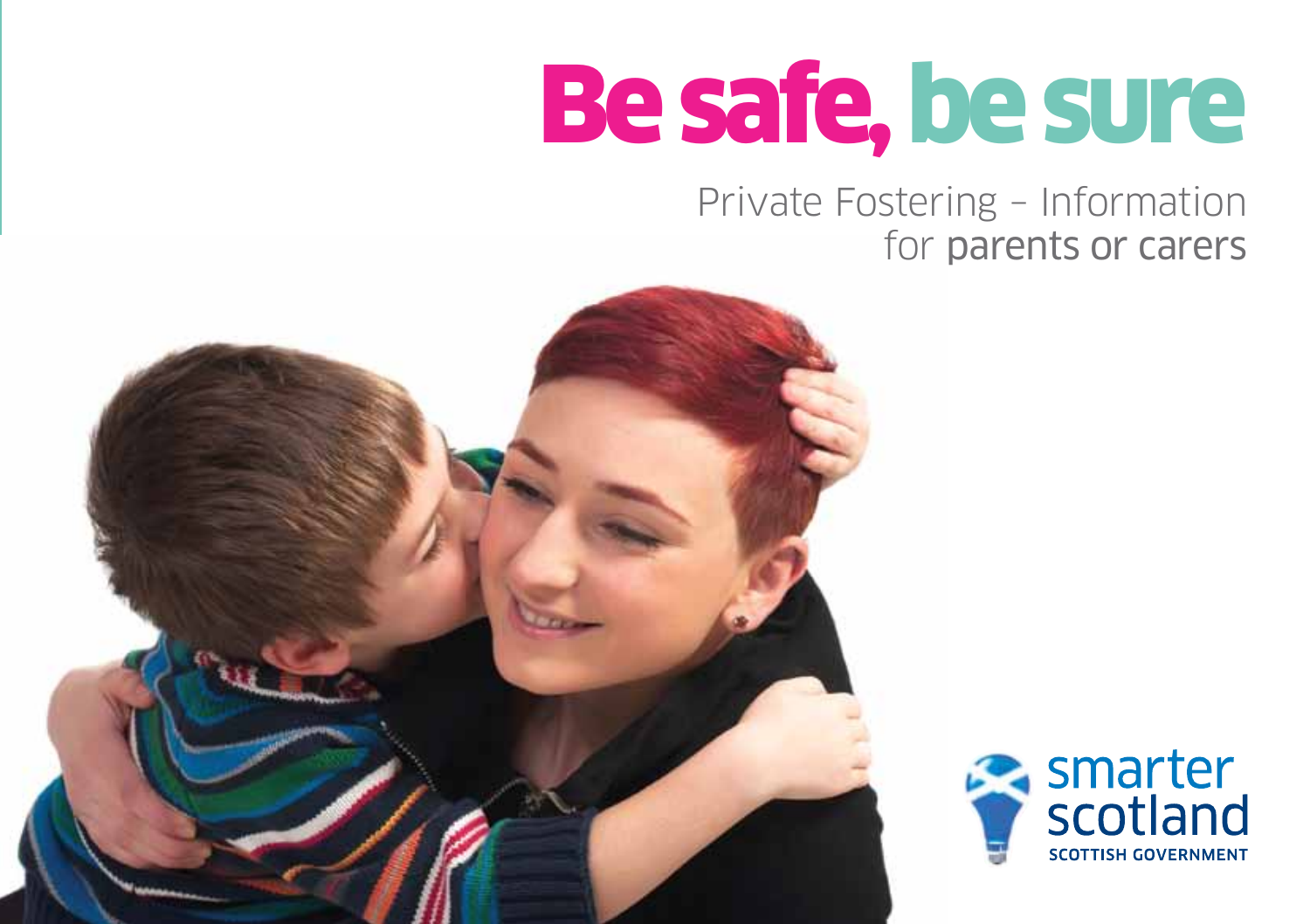# Areyou a private foster carer?

Private fostering is the term used when a parent places a child under school leaving age in the care of someone else who is not a close relative or officially approved foster carer for a period of more than 28 days.

You might be a private foster carer without realising it.

7 14 28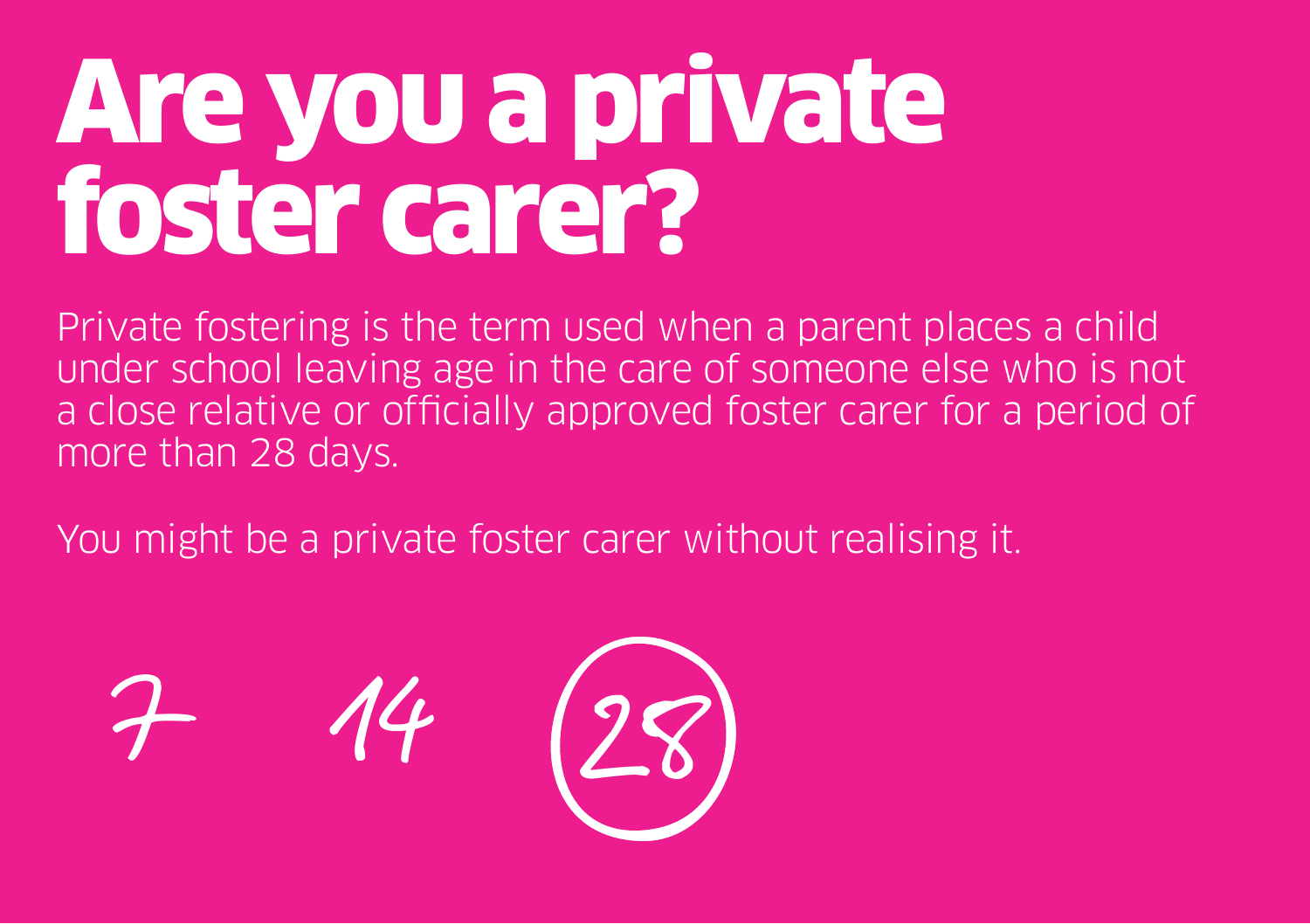For example, are you looking after a friend's child while they work away from home? Has your neighbour had trouble coping with a new baby and asked you to look after it for a few weeks? Have friends from abroad asked you to let their child stay with you while they attend school here? If so, this is private fostering and you have a legal responsibility to inform your local authority. There are many more examples and your Children's Services department will be able to advise you if you are unsure.

# "This leaflet only deals briefly with some of the duties of carers and parents"

The local authority has a responsibility to ensure the wellbeing of all privately fostered children so they need to carry out a number of checks.

The most important aspect of private fostering is the wellbeing of the child and these reports and checks are there so that the Children's Services department can provide you with any advice and support you might need.

This leaflet only deals briefly with some of the duties of carers and parents. There are other duties in relation to care and education and other aspects of the child's wellbeing. This leaflet is intended as guidance - it is not an authoritative statement of the law. The courts ultimately decide how the law should be interpreted.

So, if you think that you might be, or are soon to be, a private foster carer, or if you are a parent who intends to place your child in someone else's care, please read the guidelines in this brochure.

Your local authority can then support you to ensure that the child is safe, happy and secure, no matter what their circumstances.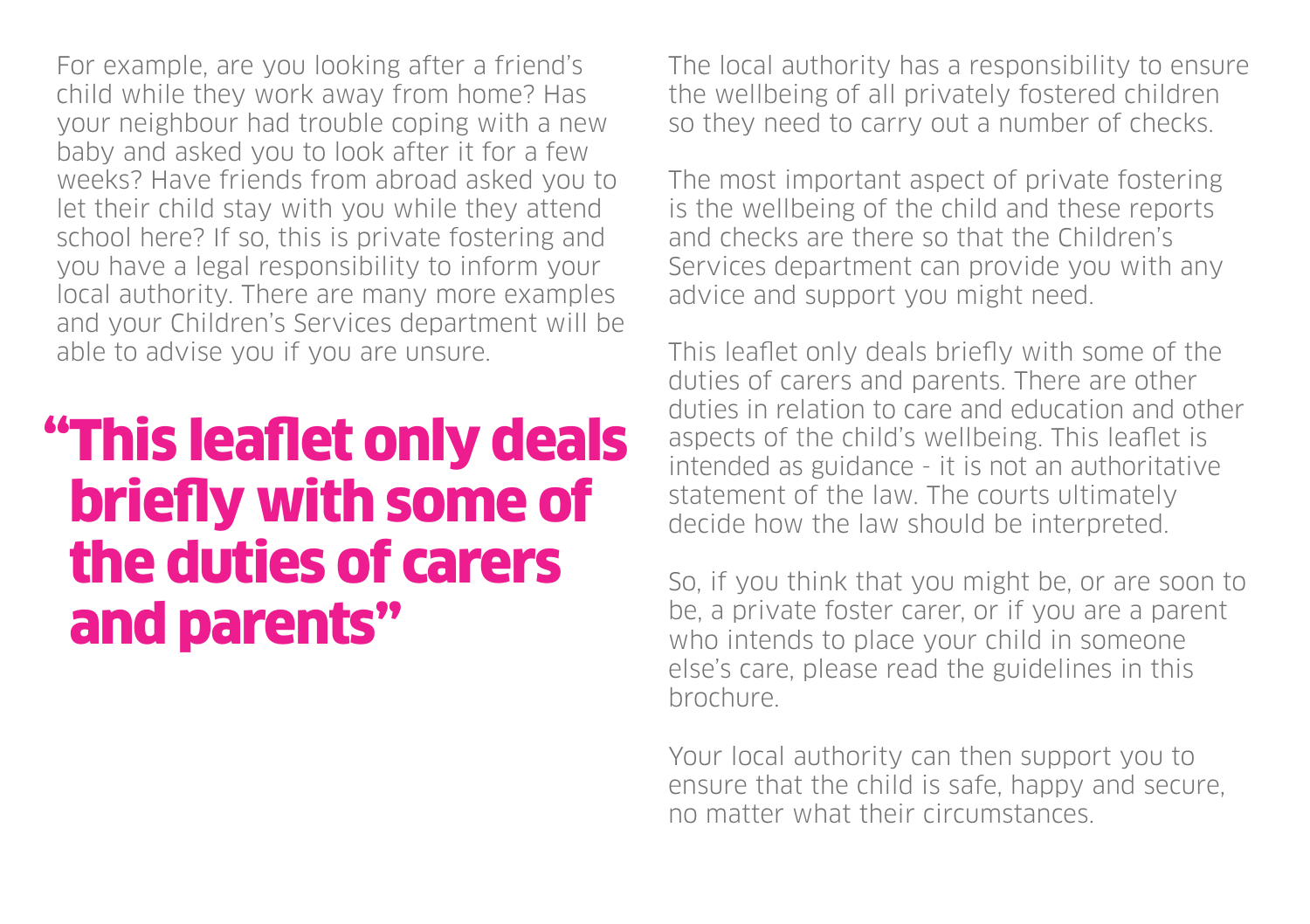"The most important aspect of private fostering is the safety and wellbeing of the child...

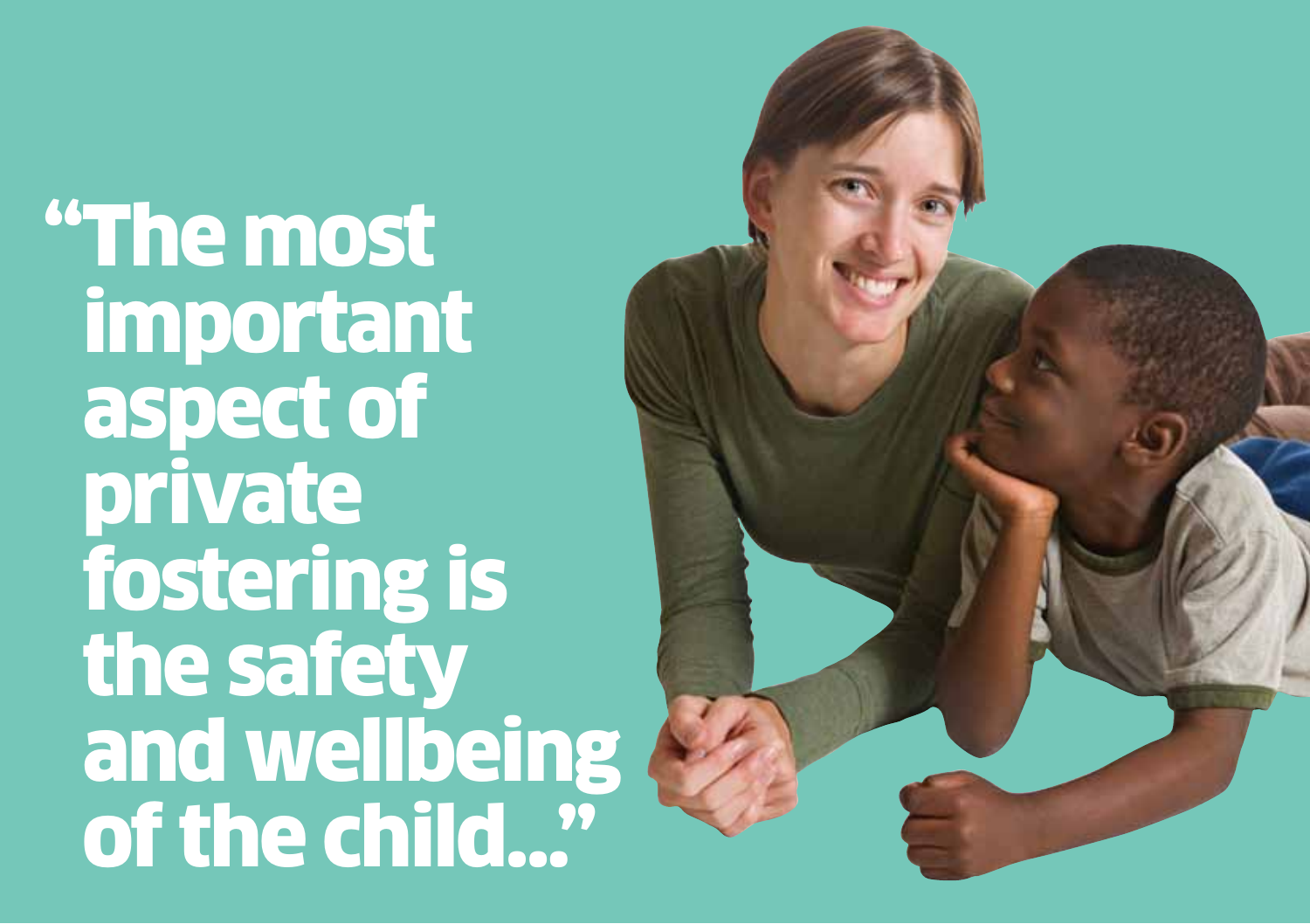# **Responsibilities of Parents**

If you are a parent and you intend placing a child under school leaving age in someone else's care, who is not a close relative or an approved foster carer, for more than 28 days, this is what you should do:

- At least two weeks before the placement begins, you should contact your local authority Children's Services department and let them know what you intend to do.
- If the child has been placed in someone else's care in an emergency, you should contact the Children's Services department within seven days of the emergency.
- You should give the Children's Services department certain information in writing; this will include where the child will be placed. who will be responsible for their care and any other information which the Children's Services department requires from you.

# **Responsibilities of Carers**

If you are planning to take someone else's child into your care for more than 28 days who is under school leaving age and not closely related to you, this is what you should do:

- At least two weeks before the placement begins, you should contact your local authority Children's Services department in writing and explain what you intend to do.
- If the child is placed with you in an emergency, you must let the Children's Services department know within seven days of the placement.
- If you change address while caring for the child, you must inform the Children's Services departments in the area you are moving from and the area you are moving to.
- If the child dies, or is removed from your care, you should inform the local authority Children's Services department within 48 hours.